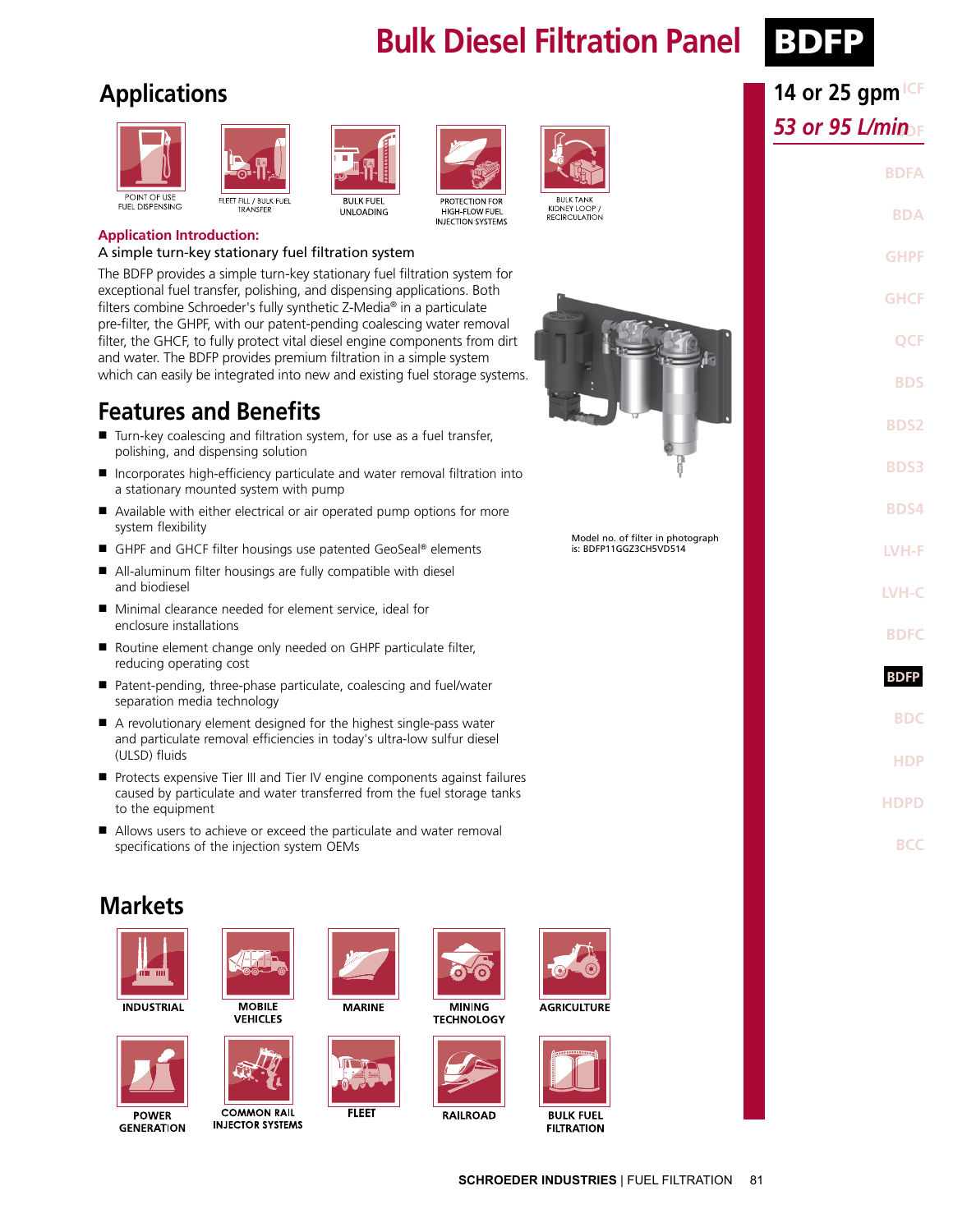

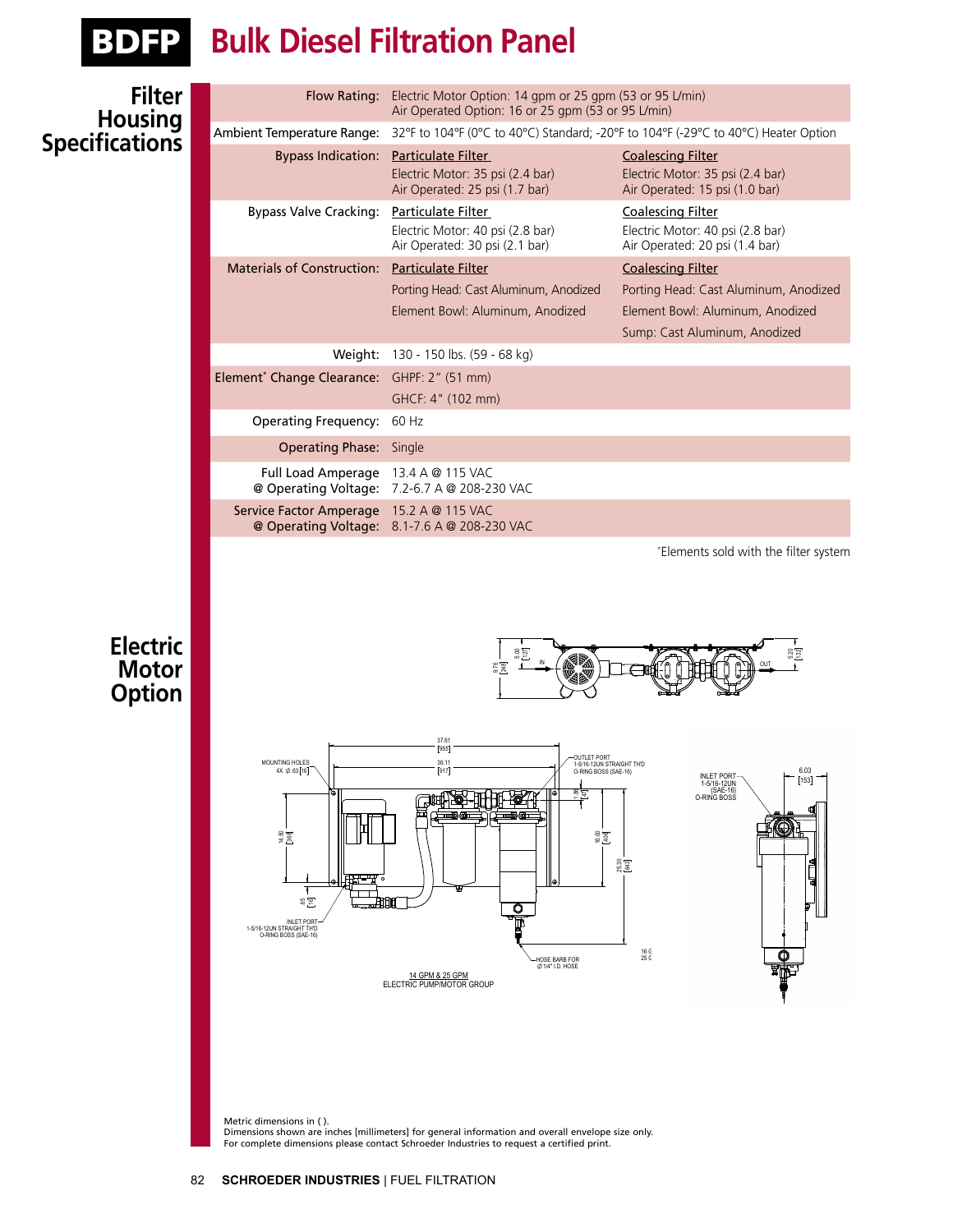# **Bulk Diesel Filtration Panel BDFP**

 $\overline{\phantom{a}}$ 



| <b>ICF</b><br>Air                         |
|-------------------------------------------|
| <b>Operated<br/>Option</b><br><b>BDF</b>  |
| <b>BDFA</b>                               |
| <b>BDA</b>                                |
| <b>GHPF</b>                               |
| <b>GHCF</b>                               |
| <b>QCF</b>                                |
| <b>BDS</b>                                |
| <b>BDS2</b>                               |
| <b>BDS3</b>                               |
| <b>BDS4</b>                               |
| LVH-F                                     |
| <b>LVH-C</b>                              |
| <b>BDFC</b>                               |
| <b>BDFP</b>                               |
| Element<br><b>BDC</b><br>Particulate      |
| Performance <sub>IDP</sub><br>Information |
| <b>HDPD</b>                               |
| Element<br>BCC                            |
| Water<br><b>Coalescing</b>                |

**Performance Information Particulate and Coalescing Elements Sold with System**

**Highlighted product eligible for QuickDelivery** 





Dimensions shown are inches [millimeters] for general informat<br>For complete dimensions please contact Schroeder Ind Dimensions shown are inches [millimeters] for general information and overall envelope size only. For complete dimensions please contact Schroeder Industries to request a certified print. Metric dimensions in ( ).

| <b>Filtration Ratio per ISO 16889</b> |  |
|---------------------------------------|--|
| Using APC calibrated per ISO 11171    |  |

| Particulate Elements | DHC(q) | $\beta$ <sub>c</sub> (c) $\geq$ 200 | $\beta_{y}(c) \ge 1000$ |
|----------------------|--------|-------------------------------------|-------------------------|
| 11GGZ1V              |        | $<$ 4.0                             |                         |
| 11GGZ3V              | 148    | <4.0                                | 4.8                     |

| <b>Coalescing Element</b> | <b>Pressure Side Coalescing</b> |                                      |  |  |
|---------------------------|---------------------------------|--------------------------------------|--|--|
|                           | Max Flow                        | Single Pass Water Removal Efficiency |  |  |
| C <sub>125GZ5V</sub>      | $25$ apm                        | >95%                                 |  |  |

#### Note:

Based on ULSD15 with 27 Dynes/cm surface tension and 0.25% (2500 ppm) water injection

| Particulate Element<br>Flow Direction: Outside In       | Element Nominal Dimensions: 5.0" (27 mm) O.D. x 11" (279 mm) long |
|---------------------------------------------------------|-------------------------------------------------------------------|
| <b>Coalescing Element</b><br>Flow Direction: Inside Out |                                                                   |

Flow Direction: Element Nominal Dimensions: 5.0" (27 mm) O.D. x 12" (305 mm) long